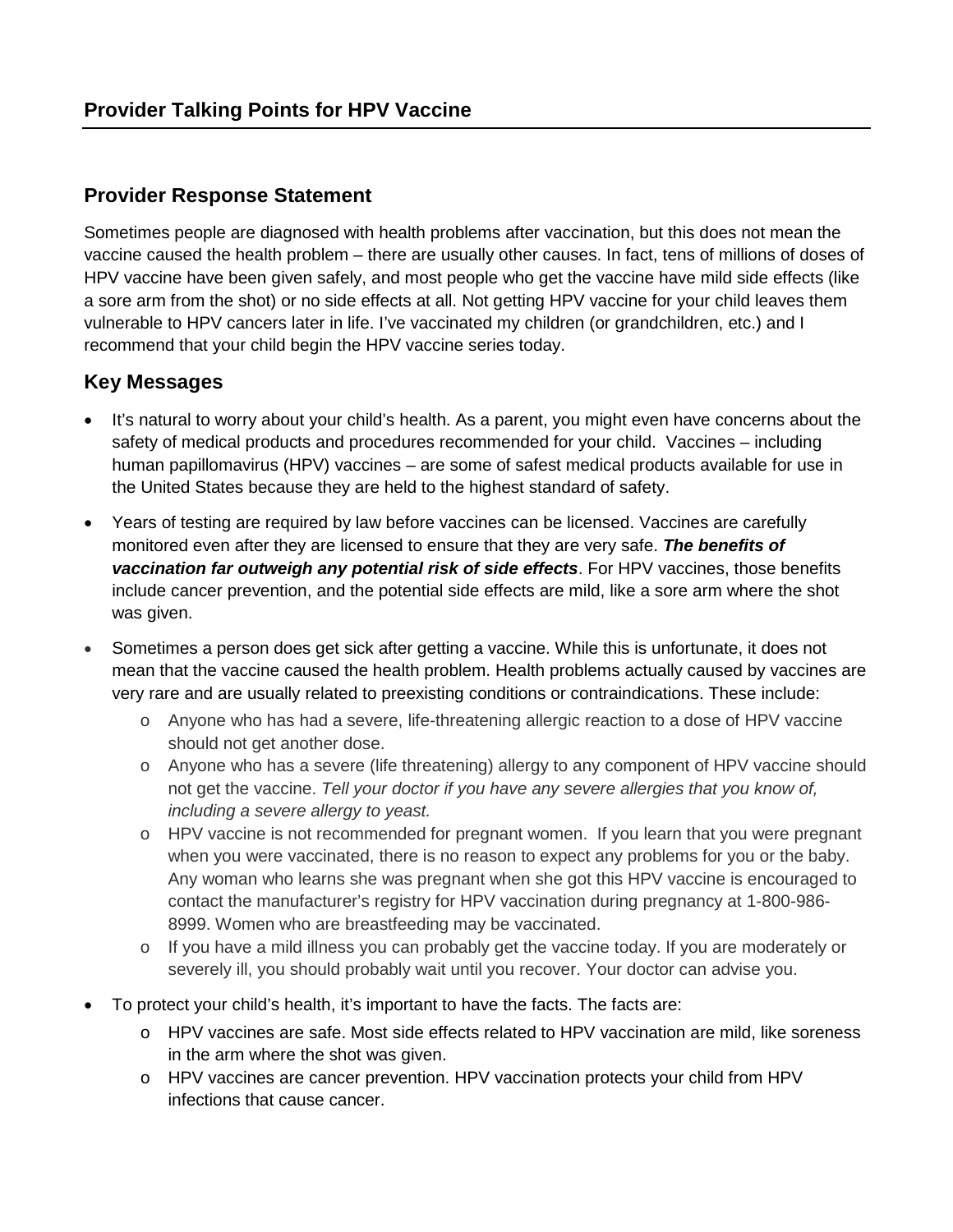## **HPV vaccines are cancer prevention**

- HPV is short for human papillomavirus. There are more than 40 HPV types that infect human mucosal surfaces, mostly the genitals and mouth/throat. Although most infections will go away naturally, some infections that don't go away can cause cancers in men and women.
- HPV vaccines are life-saving vaccines that protect against HPV infections that cause most cases of cervical cancer and many cases of less common cancers including cancers of the anus, penis, vulva, vagina, and oropharynx (back of the throat, including the base of the tongue and tonsils).
- About 79 million people in the U.S., most in their teens and early 20s, are infected with HPV. About 14 million people become infected every year. With such high rates of infection, preteens and teens need the HPV vaccine now to prevent HPV cancers later in life.

### **HPV vaccines are safe**

- All vaccines used in the United States are required to go through years of extensive safety testing before they are licensed by the U.S. Food and Drug Administration (FDA). Each HPV vaccine recommended for your child was tested during clinical trials before being licensed and was found to be safe and effective. Before licensing:
	- o Gardasil 9 (9-valent HPV vaccine) was studied in more than 15,000 males and females.
	- o Gardasil (quadrivalent HPV vaccine) was studied in more than 29,000 males and females.
	- o Cervarix (bivalent HPV vaccine) was studied in more than 30,000 females.
- After a vaccine is approved, FDA and CDC continue to monitor its safety for any possible side effects (adverse events), especially for rare events that might not have been identified in the prelicensure clinical trials. It is important to always keep in mind "adverse events" include a number of scenarios and do not always mean a vaccine caused a health problem.

## **Adverse Event**

An "adverse event" is any health problem that happens after a shot or other vaccine. An adverse event might be truly caused by a vaccine, or it might be pure coincidence. Adverse events include:

#### True reactions to the vaccine

These reactions include both common, known side effects and more serious reactions, like allergic reactions.

#### **Unrelated events.**

These are experiences that would have occurred even if the person had not been vaccinated. They happen after vaccination but are not caused by the vaccine.

Reactions related to mistakes in vaccine preparation, handling, or administration These can happen because of an oversight on the manufacturer's behalf or if a doctor makes a mistake when storing or giving a vaccine.

#### Events that cannot be related directly to the vaccine

The cause of these events is unknown, and there is not enough evidence to say they are caused by a vaccine.

# Side Effect

A side effect is any health problem shown by studies to be caused by a vaccine. Like any medication, vaccines can cause side effects. Usually vaccine side effects are minor (for example, a sore arm where a shot was given or a low-grade fever after a vaccine) and go away on their own within a few days

• Approximately 67 million doses of Gardasil were distributed in the U.S. from June 2006 (when the vaccine was first licensed by FDA) through March 2014.

Developed by the Centers for Disease Control and Prevention (CDC) Immunization Safety Office (ISO) and National Center for Immunization and Respiratory Diseases (NCIRD), June 5, 2015, with modifications by Kansas Foundation for Medical Care.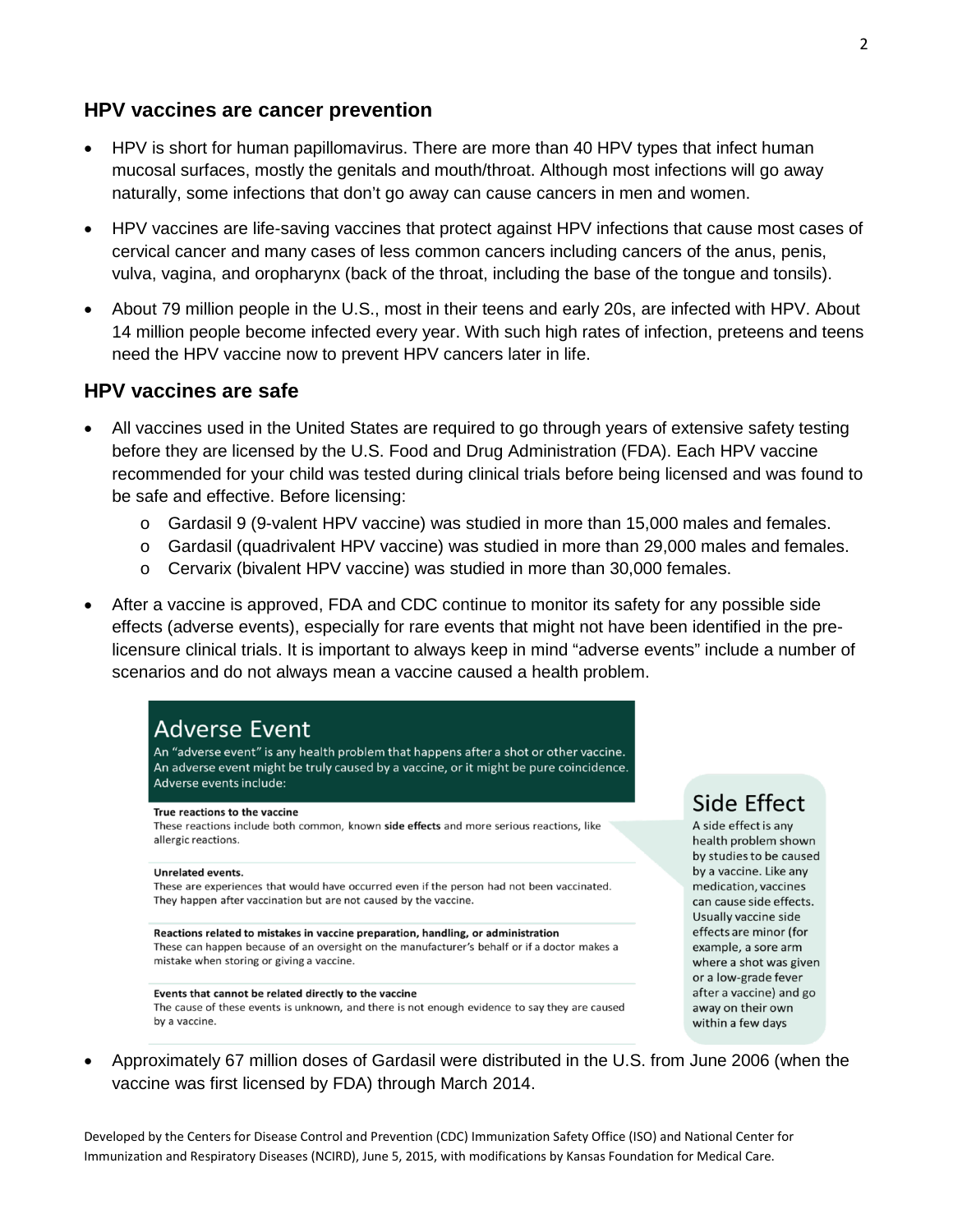- $\circ$  CDC and FDA have no concerns about the safety of Gardasil after years of vaccine safety studies and monitoring activities since Gardasil was licensed in 2006.
- o Adverse events reported after HPV vaccination are similar to those reported after other vaccines recommended for adolescents, including meningococcal conjugate and Tdap vaccination.
- Ongoing vaccine safety monitoring and research have confirmed Gardasil's safety profile. CDC and FDA have monitored Vaccine Adverse Event Reporting System (VAERS) reports related to Gardasil, and studies have searched for associations between vaccination and many specific health problems.
	- o [Monitoring](http://www.ncbi.nlm.nih.gov/pubmed/19690307) by CDC and FDA in 2009 revealed most side effects reported after receiving Gardasil were non-serious, including: fainting; dizziness; nausea; headache; and pain, swelling, or redness in the arm where the shot was given.
	- $\circ$  A 2011 [study](http://www.ncbi.nlm.nih.gov/pubmed/21907257) found women and girls who received Gardasil were no more at risk of allergic reactions, severe allergic reactions (anaphylaxis), Guillain–Barré Syndrome (GBS), stroke, blood clots, appendicitis, seizures, or fainting (syncope) than those who were unvaccinated or who received other vaccines.
	- o A 2012 [study](http://www.ncbi.nlm.nih.gov/pubmed/24206418) and a 2014 study both found women and girls who received the Gardasil shot were not more likely to develop autoimmune disorders than those who were unvaccinated.
	- $\circ$  A 2013 [study](http://www.ncbi.nlm.nih.gov/pubmed/24108159) that included almost 1 million girls found Gardasil was not associated with blood clots or adverse events related to the immune and nervous systems.
	- $\circ$  A 2014 [study](http://jama.jamanetwork.com/article.aspx?articleid=1886177) that included over 1 million women found Gardasil was not associated with venous thromboembolism, also called VTE or blood clots.
	- $\circ$  A 2015 [study](http://www.ncbi.nlm.nih.gov/pubmed/25562266) found women and girls who received Gardasil were not more likely than those who were unvaccinated to develop multiple sclerosis (MS) or other neurodegenerative diseases.

# **HPV vaccines are not associated with cerebral vasculitis**

- In 2012, [CDC convened a Clinical Immunization Safety Assessment \(CISA\) working group](http://www.cdc.gov/vaccinesafety/Activities/cisa/technical_report.html) to review previous findings that 2 deaths related to cerebral vasculitis – also called central nervous system (CNS) vasculitis – occurred in association with HPV vaccination.
- On review, the panel, which included medical doctors and research scientists, identified scientific concerns with the authors' suggestions. The panel found:
	- $\circ$  The authors did not clearly discuss their methods and the methods that were discussed were not adequate for accurately identifying CNS vasculitis in brain tissue.
	- $\circ$  There was a lack of evidence to support the authors' claims that the two patients had CNS vasculitis or that the deaths were caused by the HPV vaccine